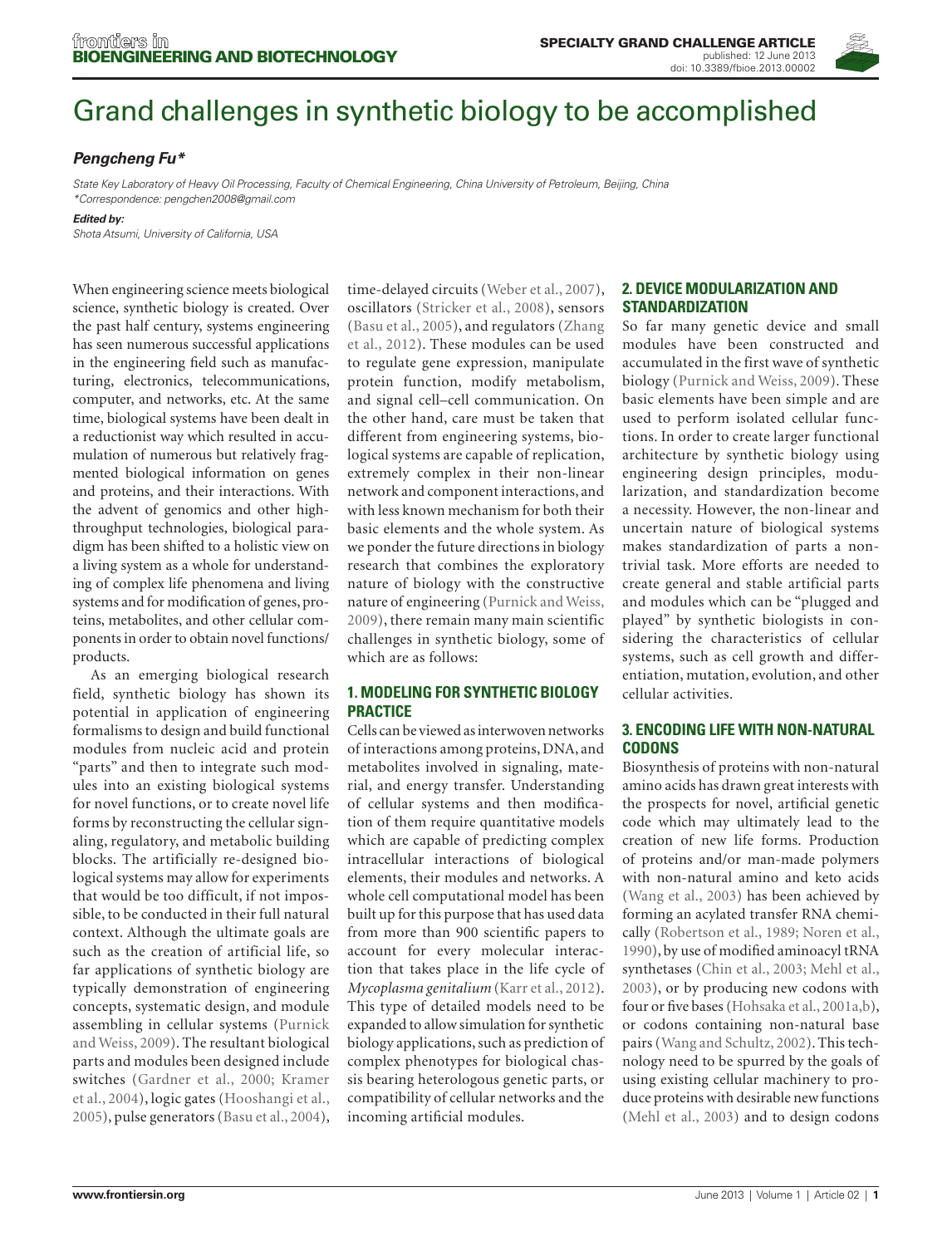<span id="page-1-0"></span>and protein scaffolds to develop protein engineering for novel therapeutics [\(Nuttall](#page-1-0)  [and Walsh, 2008\).](#page-1-0)

#### **4. Quest from minimum genome**

Synthetic biologists are interested in the quest for artificial cells, using either "topdown" or "bottom-up" approach which aims at determining the smallest set of genes, molecules, and structures for cell replication, growth, metabolism, and regulation that comprise life from two different aspects. By the top-down method, a minimal genome is generated by systematically reducing a cell's genome until it loses its functions [\(Glass](#page-1-0)  et [al., 2006\)](#page-1-0). On the other hand, the bottomup approach involves assembling the components or information units from scratch until an aspect of life emerges [\(Bedau, 2003\)](#page-1-0). Study for such a minimal gene set and its features may shed light into the basics of cellular functions and help to determine the subset of essential genes in most species. Artificial cells allow combining properties of biological systems for therapeutic and diagnostic applications. It is an attempt to mimic some of the biological processes of a real cell. The challenge is how to explore the origins of life from the biosynthesis of living systems in the laboratory.

## **5. Non-coding RNA for cellular functions**

One of the most important discoveries of the last few years has been the identification of small, non-protein-coding RNAs (ncRNAs) that act as integral regulatory components of cellular networks [\(Storz,](#page-1-0)  [2002\).](#page-1-0) ncRNAs serve an astonishing variety of functions and thus play important roles in many intracellular processes, from transcriptional regulation, gene silencing, chromosomal replication, through RNA processing and modification, mRNA stability and translation, to protein degradation, and translocation, etc. In synthetic biology, ncRNAs have been shown to have advantages in circuit engineering [\(Callura et](#page-1-0) al., [2010\).](#page-1-0) Orthogonally acting ncRNA regulators that work independently in the same cell have been used to engineer higher-order regulatory functions [\(Lucks et](#page-1-0) al., 2011). Systematic identification and characterization of ncRNAs in genomes has become one of the most exciting challenges in cellular and development biology.

## **6. Compatibility of genetic elements and cellular chassis**

Biological chassis allows heterologous genetic modules to be implanted and tested like what may happen to its engineering counterparts. However, unlike parts used in engineering systems, biological components are usually non-orthogonal, and will interact with genes, proteins, and metabolites of the chassis. The adaptation of the implanted modules to the intracellular network "environments" and the compatibility of the biological chassis with the genetic parts assembled remain as the core of current synthetic biology research.

#### **Conclusion**

Despite of promising progresses in engineering biological systems, synthetic biology is still in an immature development phase. There exist great challenges and opportunities in synthetic biology applications for various life science and biotechnological purposes. Synergistic efforts from a diverse mix of multi-disciplinary teams of biologists, engineers, mathematicians, philosophers, computer experts, students, etc., are needed to make synthetic biology breakthroughs in areas such as medicine, pharmacology, agriculture, national security, the environment, and the production of bioenergy/biofuels, at the same time considering the policy implications, ethical, and risk management issues, for our society.

#### **REFERENCES**

- Basu, S., Gerchman, Y., Collins, C. H., Arnold, F. H., and Weiss, R. (2005). A synthetic multicellular system for programmed pattern formation. *Nature* 434, 1130–1134. doi: 10.1038/nature03461
- Basu, S., Mehreja, R., Thiberge, S., Chen, M. T., and Weiss, R. (2004). Spatiotemporal control of gene expression with pulse-generating networks. *Proc. Natl. Acad. Sci. U.S.A.* 101, 6355–6360. doi: 10.1073/pnas.0307571101
- Bedau, M. A. (2003). Artificial life: organization, adaptation and complexity from the bottom up. *Trends Cogn. Sci. (Regul. Ed.)* 7, 505–512. doi: 10.1016/j.tics.2003.09.012
- Callura, J. M., Dwyer, D. J., Isaacs, F. J., Cantor, C. R., and Collins, J. J. (2010). Tracking, tuning, and terminating microbial physiology using synthetic riboregulators. *Proc. Natl. Acad. Sci. U.S.A.* 107, 15898–15903. doi: 10.1073/pnas.1009747107
- Chin, J. W., Cropp, T. A., Anderson, J. C., Mukherji, M., Zhang, Z., and Schultz, P. G. (2003). An expanded eukaryotic genetic code. *Science* 301, 964–967. doi: 10.1126/science.1084772
- Gardner, T. S., Cantor, C. R., and Collins, J. J. (2000). Construction of a genetic toggle switch in *Escherichia coli*. *Nature* 403, 339–342. doi: 10.1038/35002131
- Glass, J. I., Assad-Garcia, N., Alperovich, N., Yooseph, S., Lewis, M. R., and Maruf, M. (2006). Essential genes of a minimal bacterium. *Proc. Natl. Acad. Sci. U.S.A.* 103, 425–430. doi: 10.1073/pnas.0510013103
- Hohsaka, T., Ashizuka, Y., Taira, H., Murakami, H., and Sisido, M. (2001a). Incorporation of nonnatural amino acids into proteins by using various fourbase codons in an *Escherichia coli* in vitro translation system. *Biochemistry* 40, 11060–11064. doi: 10.1021/ bi0108204
- Hohsaka, T., Ashizuka, Y., Murakami, H., and Sisidoa, M. (2001b). Five-base codons for incorporation of nonnatural amino acids into proteins. *Nucleic Acids Res.* 29, 3646–3651. doi: 10.1093/nar/29.17.3646
- Hooshangi, S., Thiberge, S., and Weiss, R. (2005). Ultrasensitivity and noise propagation in a synthetic transcriptional cascade. *Proc. Natl. Acad. Sci. U.S.A.* 102, 3581–3586. doi: 10.1073/pnas.0408507102
- Karr, J. R., Sanghvi, J. C., Macklin, D. N., Gutschow, M. V., Jacobs, J. M., Bolival, B. Jr., et al. (2012). A whole-cell computational model predicts phenotype from genotype. *Cell* 150, 389–401. doi: 10.1016/j. cell.2012.05.044
- Kramer, B. P., Viretta, A. U., Daoud-El-Baba, M., Aubel, D., Weber, W., and Fussenegger, M. (2004). An engineered epigenetic transgene switch in mammalian cells. *Nat. Biotechnol.* 22, 867–870. doi: 10.1038/nbt980
- Lucks, J. B., Qi, L., Mutalik, V. K., Wang, D., and Arkin, A. P. (2011). Versatile RNA-sensing transcriptional regulators for engineering genetic networks. *Proc. Natl. Acad. Sci. U.S.A.* 108, 8617–8622. doi: 10.1073/ pnas.1015741108
- Mehl, R. A., Anderson, J. C., and Santoro, S. W. (2003). Generation of a bacterium with an amino acid genetic code. *J. Am. Chem. Soc.* 125, 935–939. doi: 10.1021/ ja0284153
- Noren, C. J., Anthony-Cahill, S. J., Suich, D. J., Noren, K. A., Griffith, M. C., and Schultz, P. G. (1990). *In vitro* suppression of an amber mutation by a chemically aminoacylated transfer RNA prepared by runoff transcription. *Nucleic Acids Res.* 18, 83–88. doi: 10.1093/ nar/18.1.83
- Nuttall, S. D., and Walsh, R. B. (2008). Display scaffolds: protein engineering for novel therapeutics. *Curr. Opin. Pharmacol.* 8, 609–615. doi: 10.1016/j. coph.2008.06.007
- Purnick, P. E. M., and Weiss, R. (2009). The second wave of synthetic biology: from modules to systems. *Nat. Rev.* 10, 400–422. doi: 10.1038/nrm2698
- Robertson, S. A., Noren, C. J., Anthony-Cahill, S. J., Griffith, M. C., and Schultz, P. G. (1989). The use of 5´ phospho-2-deoxyribocytidylylriboadenosine as a facile route to chemical aminoacylation of transfer RNA. *Nucleic Acids Res.* 17, 9649–9660. doi: 10.1093/nar/17.23.9649
- Storz, G. (2002). An expending universe of noncoding RNAs. *Science* 296, 1260–1263. doi: 10.1126/ science.1072249
- Stricker, J., Cookson, S., Bennett, M. R., Mather, W. H., Tsimring, L. S., and Hasty, J. (2008). A fast, robust and tunable synthetic gene oscillator. *Nature* 456, 516–519. doi: 10.1038/nature07389
- Wang, L., and Schultz, P. G. (2002). Expanding the genetic code. *Chem. Commun. (Camb.)* 1, 1–11. doi: 10.1039/ b108185n
- Wang, L., Zhang, Z., Brock, A., and Schultz, P. G. (2003). Addition of the keto functional group to the genetic code of *Escherichia coli*. *Proc. Natl. Acad. Sci. U.S.A.* 100, 56–61. doi: 10.1073/pnas.0234824100